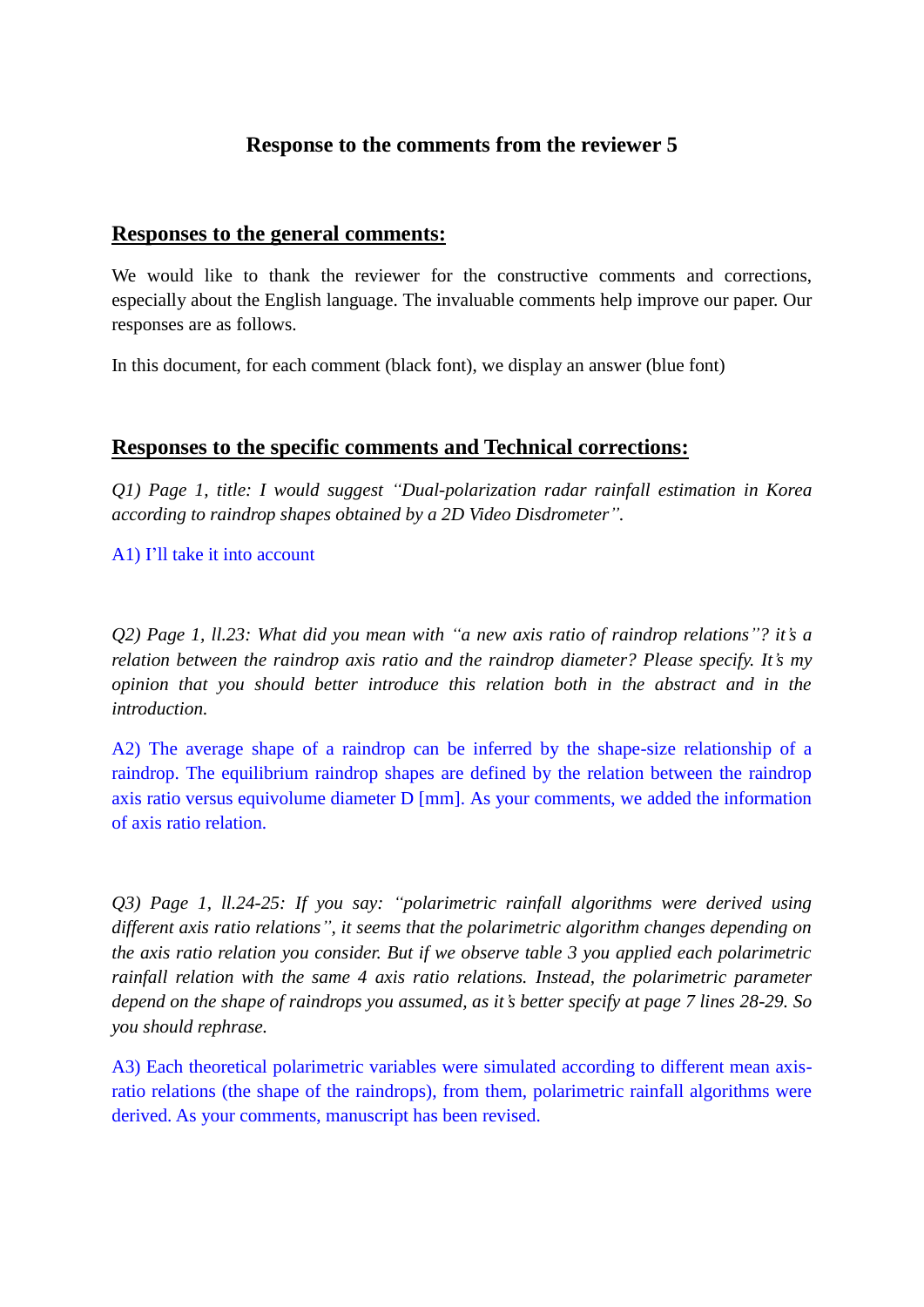*Q4) Page 1, ll.25-26: What did you mean saying "radar-point one hour rain rate"? A radar estimates rain in a pixel not in a point. A rain gauge measures rain in a point. Could you specify if the pixel in question includes within it the rain-gauge location? Furthermore with "one-hour rain rate" did you mean the average rain rate in a hour? It would be better if you put the unit. I would suggest to write "the radar-pixel hourly mean rain rate".*

A4) In this study, one-hour rain totals that were obtained from the radars and gauges were compared. We examined "point" estimates of the one-hour rain accumulation. By point estimate we mean an hourly total averaged over a small (1km x 2°) area centered on a rain gauge.

*Q5) Page 1, ll24-27: you wrote: "Second, polarimetric rainfall algorithms were derived using different axis ratio relations, and estimated radar-point one hour rain rate for the differences in polarimetric rainfall algorithms were compared with the hourly rain rate measured by gauge." The sentence is too long, please split it. Moreover, I suggest writing: "the estimated radar-pixel hourly mean rain rate obtained from the different polarimetric rainfall algorithms" instead of "estimated radar-point one hour rain rate for the differences in polarimetric rainfall algorithms"*

A5) As your comments, we split the sentence, and the manuscript has been revised as follow:

#### *After*

"Second, polarimetric rainfall algorithms are derived using different axis ratio relations. The estimated radar-point hourly mean rain rate obtained from the different polarimetric rainfall algorithms are compared with the hourly rain rate measured by a rain gauge."

*Q6) Page 1, ll.27-28: I would change "in relation to calibration bias of reflectivity and differential reflectivity" into "to calibrate reflectivity and differential reflectivity biases".*

A6) I'd appreciate your input on this. The manuscript has been revised

*Q7) Page 1, ll.28-29: the sentence is poorly written, I suggest to write: "For D <1.5 mm and for D >5.5 mm the shape of raindrops obtained by the new axis-ratio relation developer by the 2DVD is more oblate than the shapes obtained by the existing relations."*

A7) As your comments, the sentence has been revised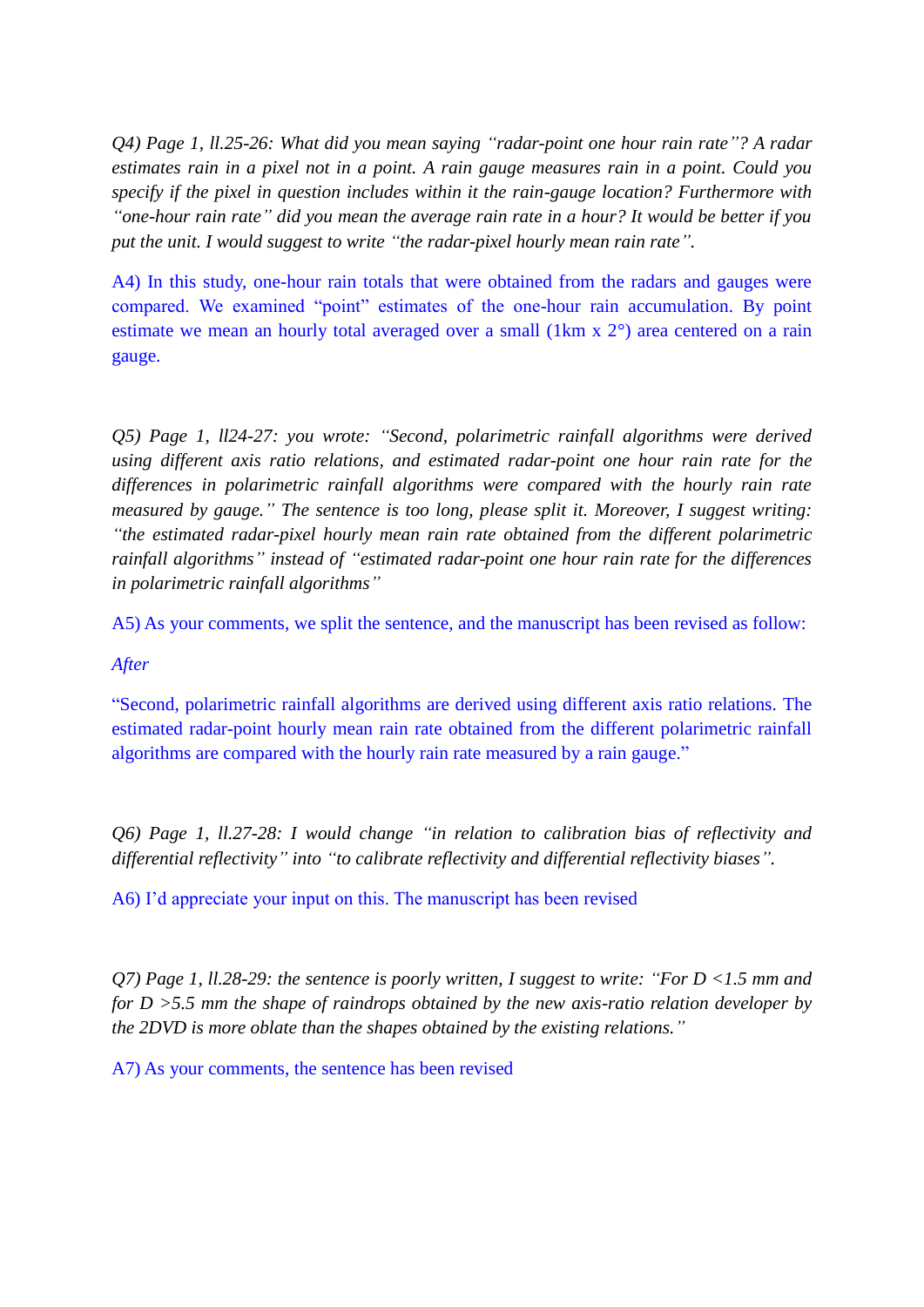*Q8). Page 2, ll.6-9: the sentence is poorly written, I would write "Zh and ZDR biases were calculated by comparing Zh and ZDR radar measurements with the same parameters simulated by the 2DVD. In order to produce more accurate rainfall estimation." (it is redundant to say that a bias is used to correct a bias). In addition it's my opinion that you should better specify what is the aim of your work. If I understood, you developed an new axis-ratio relation with the 2DVD. You developed also the polarimetric rainfall algorithms by using the same tool? Then, you applied polarimetric rainfall algorithms to calculate the rain by utilizing as inputs the polarimetric parameters, which are both measured by the radar and simulated by the disdrometer, according to 4 axis-ratio relations. You corrected also Zh and ZDR biases by comparing radar measurements of polarimetric parameter with the disdrometer simulations of the same parameters. Finally you validated the rainfall estimations obtained by both the radar and the disdrometer by a comparison with the rain gauges measurements considered as the ground truth. In many past works the rain gauge observations have been considered as the ground truth, for example in both Lombardo et al. (2006) and Sebastianelli et al. (2013) which I suggest the authors to cite:*

*- Lombardo, F., Napolitano, F., Russo, F., Scialanga, G., Baldini, L., and Gorgucci, E.: rainfall estimation and ground clutter rejection with dual polarization weather radar, Adv. Geosci., 7, 127– 130, doi:10.5194/adgeo-7-127-2006, 2006b.* 

*- Sebastianelli, S., Russo, F., Napolitano, F., & Baldini, L. (2013). On precipitation measurements collected by a weather radar and a rain gauge network. Natural Hazards and Earth System Science, 13(3), 605-623, doi:10.5194/nhess-13-605-2013.*

*In particular, the radar estimations reliability is assessed before and after the calibration*

*In particular, the radar estimations reliability is assessed before and after the calibration to test the effectiveness of the calibration process. Could you better clarify this aspect in the text by briefly describing the methodology followed in your work?* 

A8) I'd appreciate your input on this, the sentence modified as suggested in your comment.

*Q9) Page 2, ll.13-16: I would write: "in particular, a dual polarization radar can estimate rainfall more accurately than a single polarization radar by providing reflectivity (* $Z_H$ *), differential reflectivity (ZDR), differential phase (ΦDP), specific differential phase (KDP), and cross-correlation coefficient (ρhv)."*

A9) As your comments, the sentence has been revised.

*Q10) Page 2, ll.17: what did you mean with backscatter? Perhaps you meant back-scatted signal?*

A10) Yes. Backscatter is back-scatted signal from the raindrop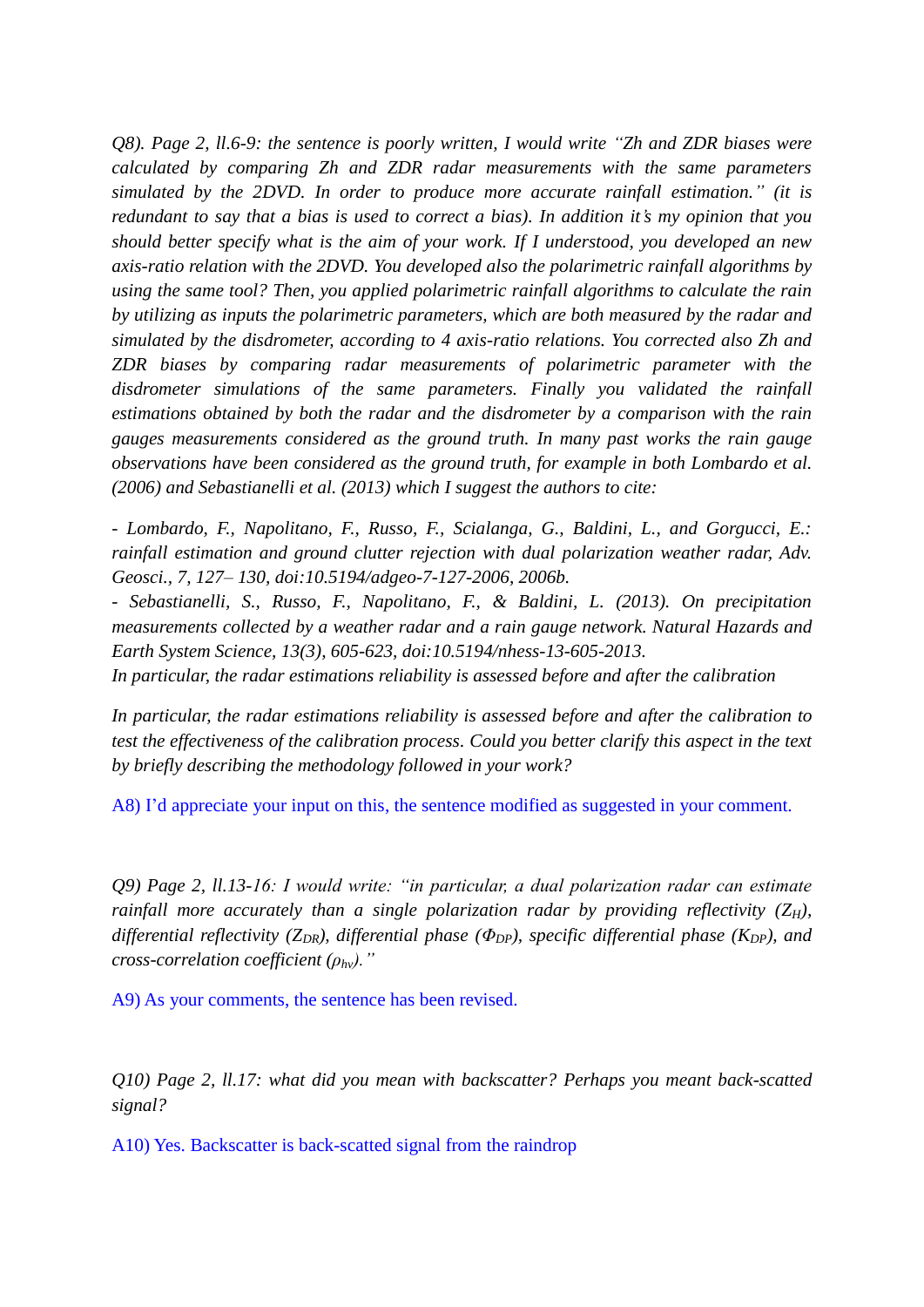*Q11) Page 2, ll.17: I would delete " of hydrometeors" because for me it is redundant*

#### A11) The sentence has been revised.

*Q12) Page 2, ll.17: I suggest to say: "Dual-polarization radar provides characteristics of the precipitation such as precipitation type by means of… obtaining more informations about DSD (Cifelli et al., 2011), and reducing the impact of DSD variability on rainfall estimation. For these reasons rainfall estimates provided by polarimetric weather radar are better than that given by a single polarization weather radar."*

A12) The sentence modified as suggested in your comment.

*After*

"Dual-polarization radar provides characteristics of the precipitation by backscatter and differential propagation phase and therefore can reveal uncertainty in rainfall estimation resulting from DSD variability (Cifelli et al., 2011). Polarimetric parameters are sensitive to the DSD properties such as diameter, concentration, orientation, and shape. Rainfall rates derived from polarimetric radar measurements are affected by the mean shape of raindrops and canting (Brandes et al., 2002). In addition, the multi-parameters can distinguish precipitation type, and reducing the impact of DSD variability on rainfall estimation. For these reasons dual-polarization rainfall algorithms used  $K_{DP}$  or combinations of  $Z_H$ ,  $Z_{DR}$ , and K<sub>DP</sub> are better than using reflectivity factor only (Ryzhkov et al., 2005)."

*Q13) Page 2, ll.25: I would remove "of the rain" because for me it is not necessary.*

A13) The sentence modified as suggested in your comment.

*Q14) Page 2, ll.27: please split the sentence into two sentences by replacing the word "and" by a mark.*

A14) As your comments, we split the sentence

*Q15) Page 2, ll.32: I would replace "with types of storms and stages of storm development" with "with both types and stages of storm development".*

A15) The sentence modified as suggested in your comment.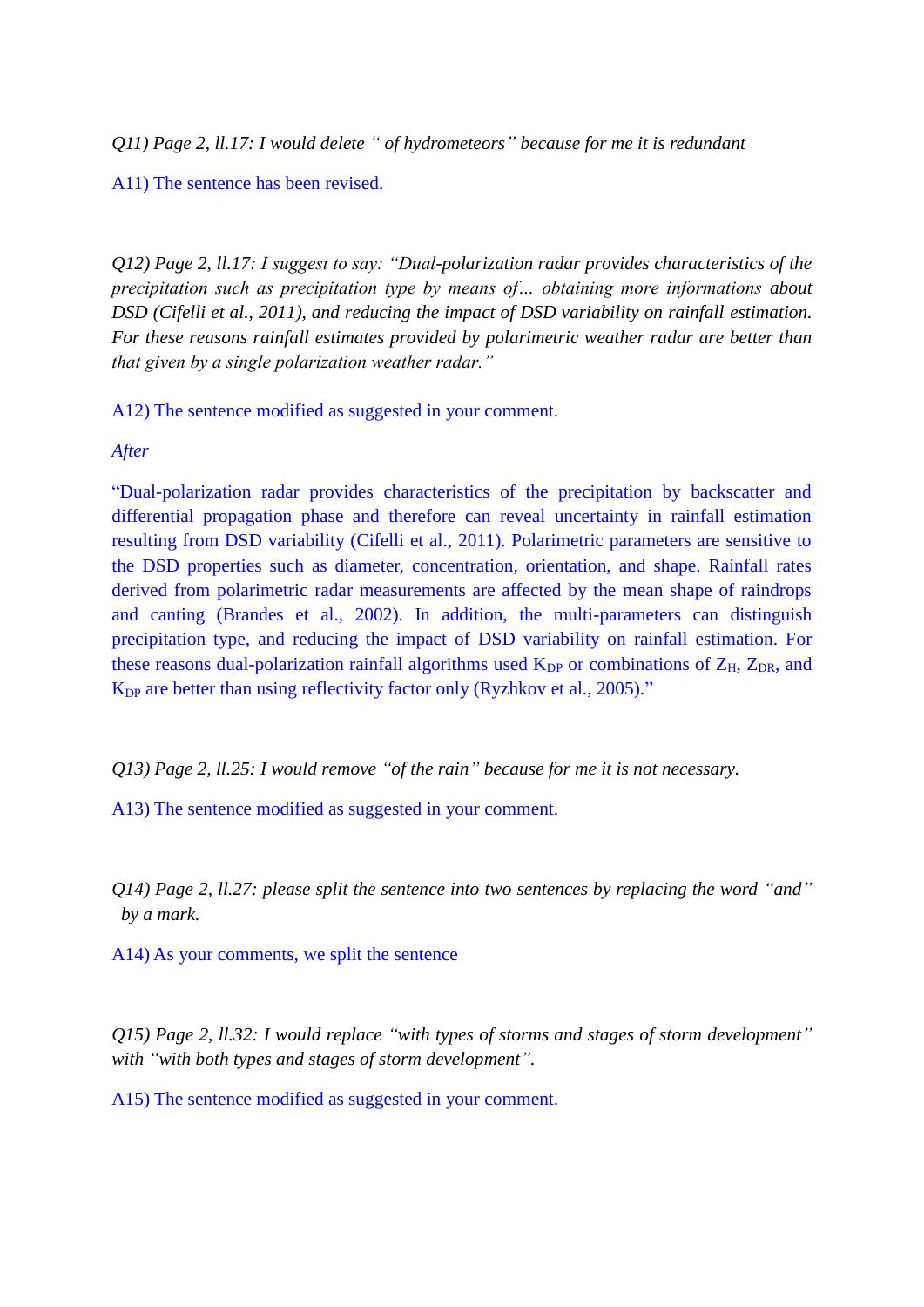*Q16) Page 3, ll.4: I would say "rainfall estimations by polarization radars are affected by errors due to different sources of uncertainties such as . . . Reviews of the different sources of uncertainties are made by different Authors in the past, for example by Zawadzki (1984), Villarini and Krajewski (2010), Sebastianelli et al., 2013, and Spina et al., 2013, which i suggest the Authors to cite:*

- Zawadzki, I.: Factors affecting the precision of radar measurements of rain, in: Proceeding of the 22d Conf. Radar Meteorology, Zurich, Switzerland, 10–13 September 1984, Amer. Meteor. Soc., 251–256, 1984.

- Villarini, G. and Krajewski,W. F.: Review of the different sources of uncertainty in single polarization radar-based estimates of rainfall, Surv. Geophys., 31, 107–129, 2010.

- Sebastianelli, S., Russo, F., Napolitano, F., & Baldini, L. (2013). On precipitation measurements collected by a weather radar and a rain gauge network. Natural Hazards and Earth System Science, 13(3), 605-623, doi:10.5194/nhess-13-605-2013.

- S. Spina, S. Sebastianelli, E. Ridolfi, F. Russo, L. Baldini, and L. Alfonso: Data selection to assess bias in rainfall radar estimates: An entropy-based method, AIP Conference Proceedings 1558, 1665 (2013); doi: 10.1063/1.4825849.

A16) The sentence modified as suggested in your comment.

*Q17) Page 3, ll.5: please delete "These measurement errors affect rainfall estimation." Because for me it's redundant.*

A17) The sentence modified as suggested in your comment.

*Q18) Page 3, ll.6: I would replace "accurate measurement and calibration of ZH and ZDR" with ZH and ZDR measurements.*

A18) "calibration of  $Z_H$  and  $Z_{DR}$ " differ " $Z_H$  and  $Z_{DR}$  measurements"

*Q19) Page 3, ll.7: I would change "accommodation" in "assessment".*

A19) The sentence modified as suggested in your comment.

*Q20) Page 3, ll.9: I would replace "measured Z<sup>H</sup> and ZDR" in "Z<sup>H</sup> and ZDR measurements".*

A20) The sentence modified as suggested in your comment.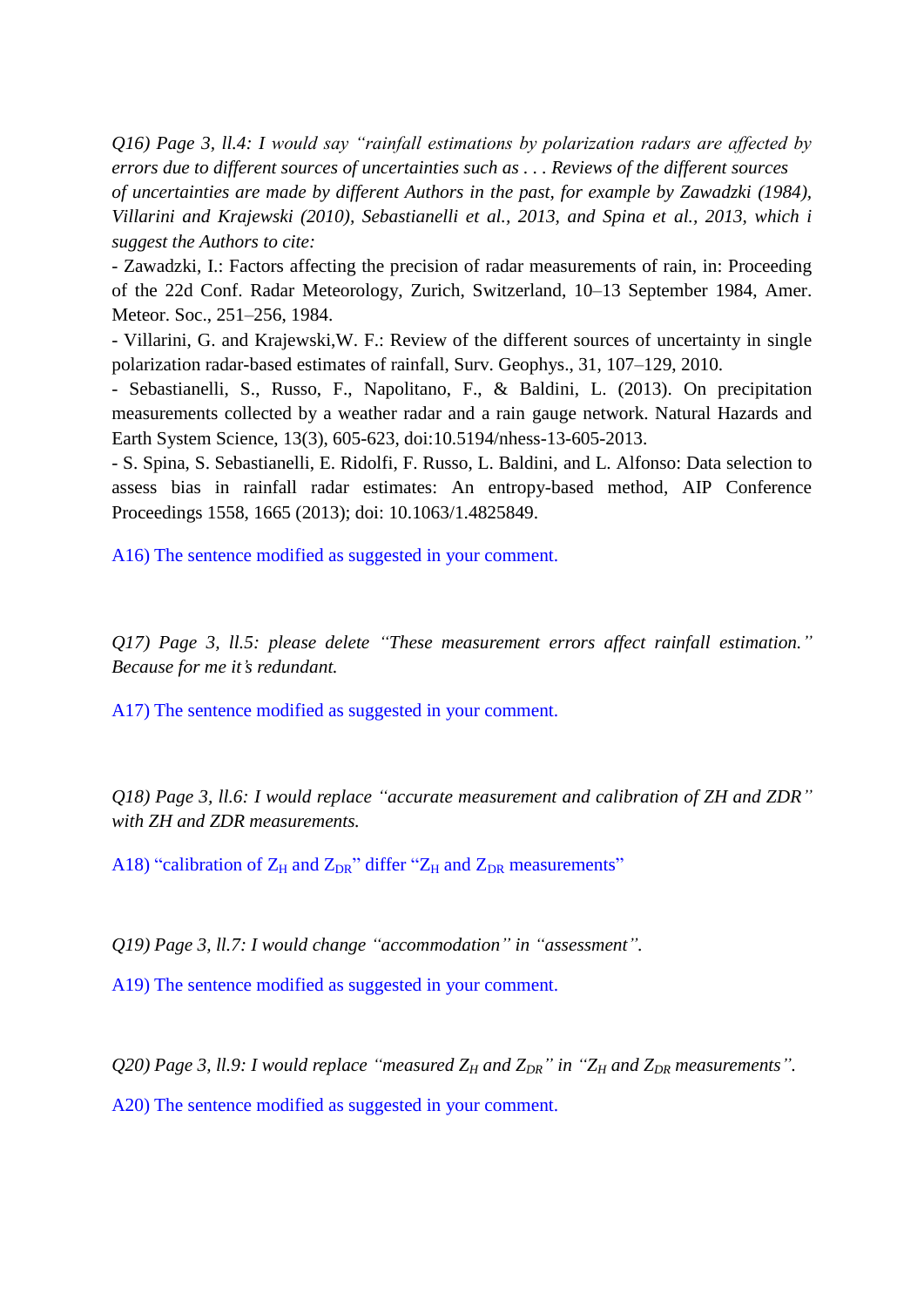*Q21) Page 3, ll.10-11: I suggest to use the wording "vertical profile of reflectivity" instead of "measured ZH from the radar profiler (at vertical incidence)". See for example Sebastianelli et al. (2013)*

A21) The sentence modified as suggested in your comment.

*Q22) Page 3, ll.11: the disdrometer-inferred ZH*

A22) Yes.

*Q23) Page 3, ll.12: please change "by comparing reflectivity between radar and disdrometer" into "by comparison between radar and disdrometer reflectivity".*

A23) The sentence modified as suggested in your comment.

*Q24) Page 3, ll.12:* the principle has been theorized by Gorgucci et al., 1992, please insert citation.

A24) we insert Gorgucci et al. (1992)

*Q25) Page 3, ll.22-23: a mean axis ratio and a polarimetric rainfall algorithms*

A25) The sentence modified as suggested in your comment.

*Q26) Page 3, ll.24: please remove "the" and change "after" in "hereafter".*

A26) The sentence modified as suggested in your comment.

*Q27) Page 3, ll.25-26: please put into the brackets "and newly derived axis-ratio relation from 2DVD data".*

A27) The sentence modified as suggested in your comment.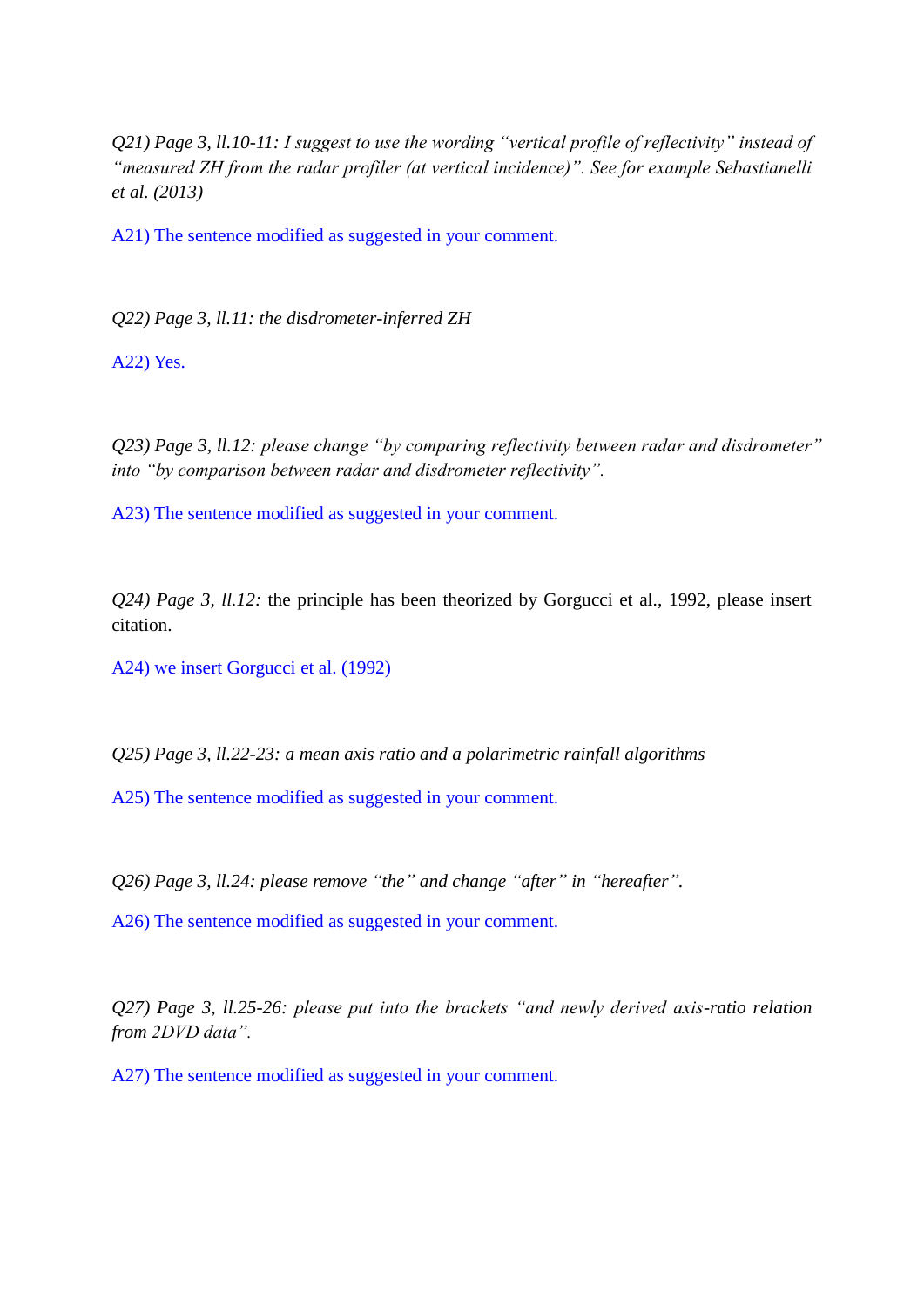*Q28) Page 3, ll.30: please remove "the" before "data"*

A28) We have modified the sentence

*Q29) Page 4, ll.2: please replace "drawn" with "given"*

A29) We have modified the sentence

*Q30) Page 4, ll.6-9: please check the English grammar and rephrase. I would write "data were used to develop a mean raindrop axis ratio relation. . .", and "The disdrometer data used in this study were collected by a 2DVD from. . ."*

A30) We have modified the sentence

*Q31) Page 4, ll.21: a frequency.*

A31) We have modified the sentence

*Q32) Page 4, ll.23: I would write "Data are obtained by using six. . ."*

A32) The sentence modified as follows.

*After*

*"The considered data are taken from six elevation angles ….."*

*Q33) Page 4, ll.29: I would say "both for Zh and ZDR calibration".*

A33) We have modified the sentence.

*Q34) Page 5, ll.1: and for rainfall estimation.*

A34) We have modified the sentence.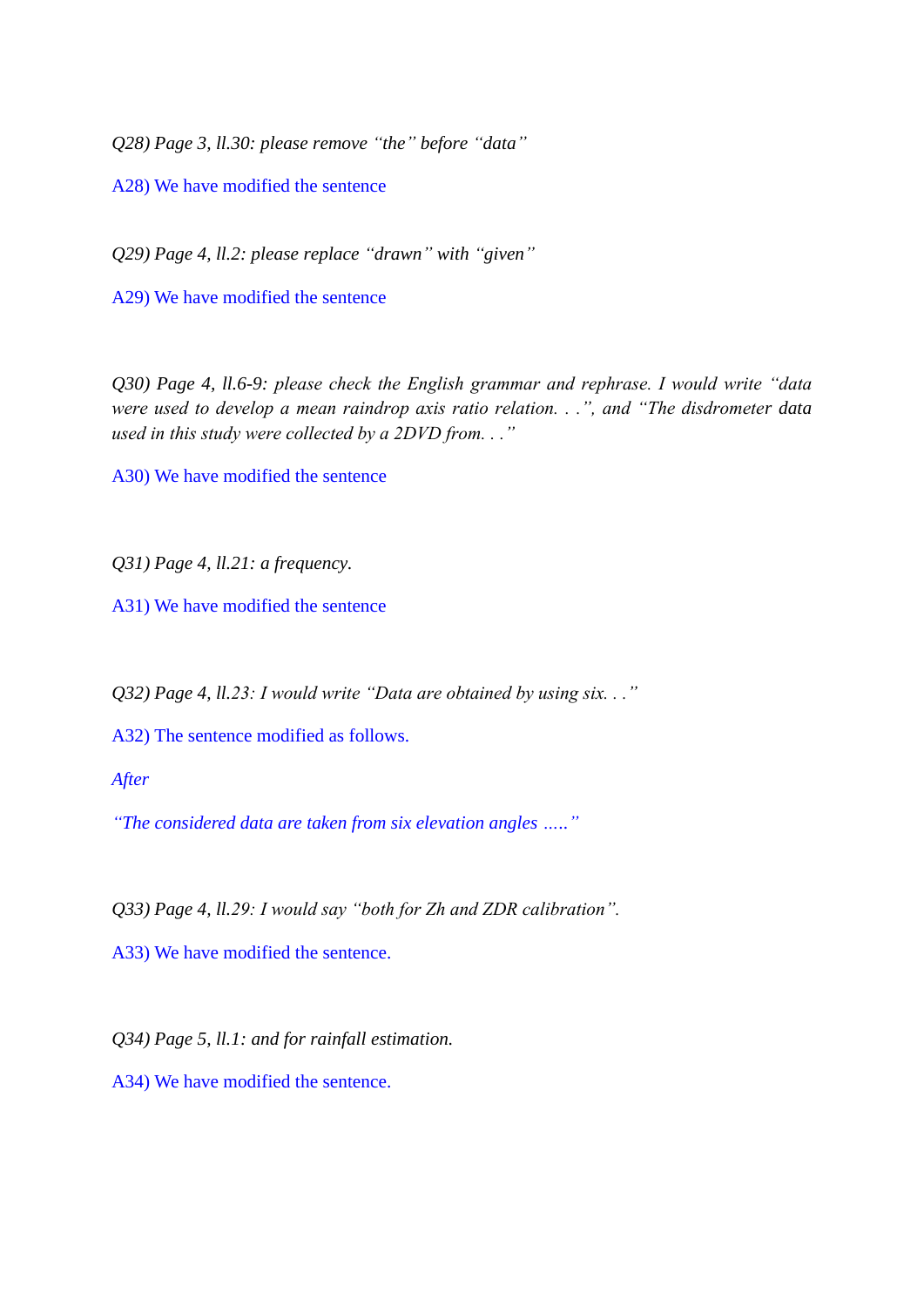*Q35) Page 5, ll.2: please replace "from" with "due to".*

A35) We have modified the sentence.

*Q36) Page 5, ll.7: please write "the 2DVD rainfall estimations" instead of "rainfall calculated from 2DVD data".*

A36) We have modified the sentence.

*Q37) Page 5, ll.19-20: please rephrase. I suggest to say "In Fig. 2b and 2c we compare the axis ratio-diameter relation of Pruppacher and Beard (1970) with that found by the disdrometer before and after the correction, respectively.*

A37) We have modified the sentence.

*Q38) Page 6, ll.12-13: the sentence is poorly written, please rephrase. I suggest to write "We analyzed the rainfall cases occurred during the period . . . . Fig. 3 shows six of these cases.*

A38) The sentence modified as suggested in your comment.

*Q39) Page 6, ll.18: As the 2DVD…*

A39) We have modified the sentence.

*Q40) Page 6, ll.25: the error is with respect to rain-gauge data? Please specify.*

A40) The sentence modified as follows.

*After*

*"*Therefore, the rainfall differences between 2DVD and rain gauge used in this study are limited to a maximum of 20% error, and the 2DVD data were excluded from the analysis when rainfall difference between 2DVD and rain guage was exceeding 20%."

*Q41) Page 7, ll.1: you wrote "in suit". What did you mean? Perhaps you meant "on site"?*

*A41) the rain rate calculated from the 2DVD observation to collocated rain gauges.*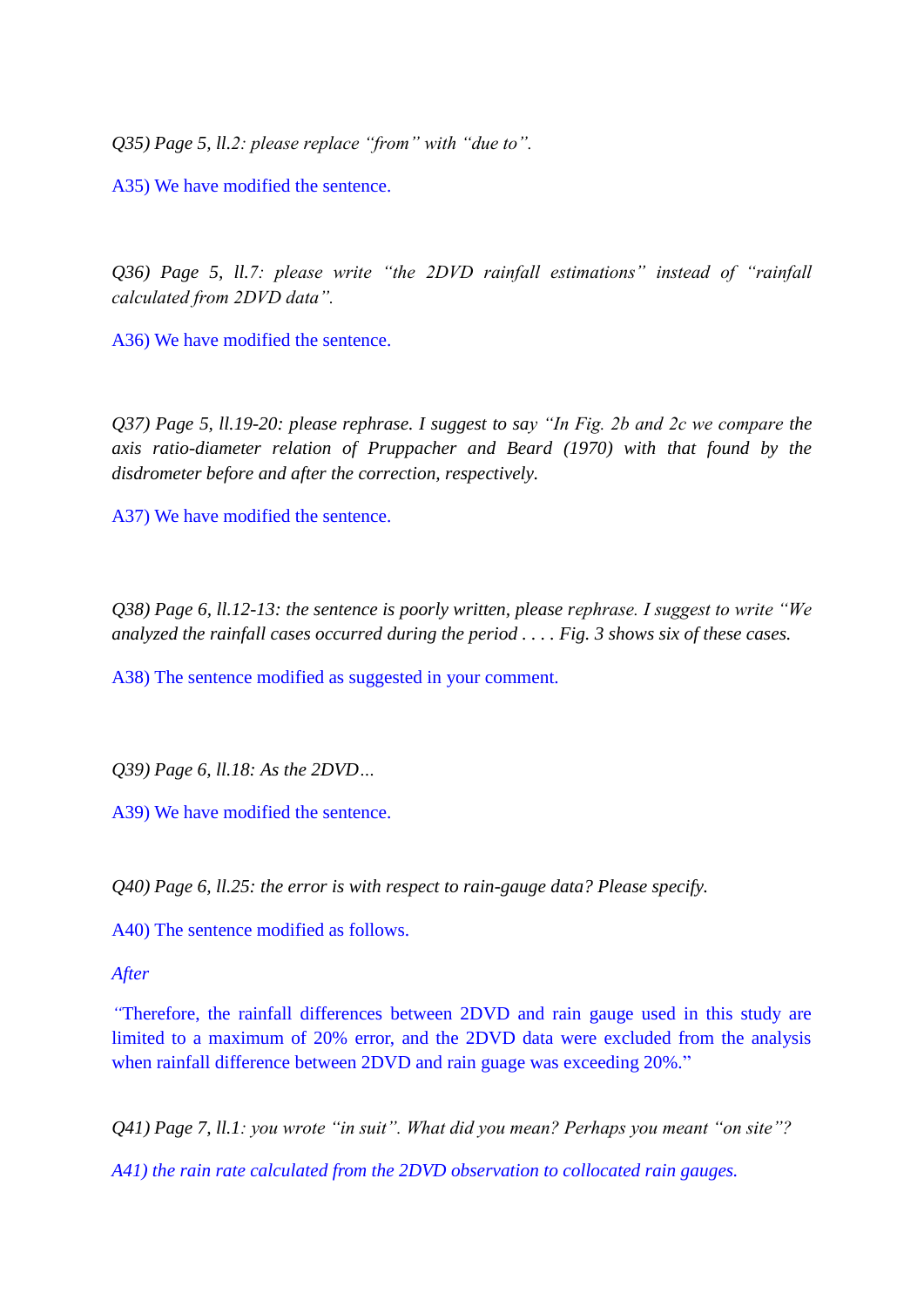*Q42) Page 7, ll.1-3: What's the criteria you used to distinguish between the different rainfall event types? Any references? In Sebastianelli et al., 2013 you can find a description of the rainfall events types from the radar point of view. Look also the works cited in that paper about that, in particular Zhang et al., 2008, and Zhang and Qi, 2010 which define events consisting of a stratiform part and a convective one (in relation to your table 2). So I suggest to add the following references:*

*- Sebastianelli, S., Russo, F., Napolitano, F., & Baldini, L. (2013). On precipitation measurements collected by a weather radar and a rain gauge network. Natural Hazards and Earth System Science, 13(3), 605-623, doi:10.5194/nhess-13-605-2013.*

*- Zhang, J. and Qi, Y.: A real-time algorithm for the correction of brightband effects in radar-derived QPE, J. Hydrometeorol., 11, 1157–1171, 2010.*

*- Zhang, J., Langston, C., and Howard, K.: Brightband identification based on vertical profiles of reflectivity from the WSR-88D, J. Atmos. Ocean. Tech., 25, 1859–1872,2008.*

A42) We have divided rainfall event into three rainfall types such as stratiform, convective and mixed rainfall events using the radar reflectivity and one-hour rain rate calculated by rain gauge and 2DVD. We were referring to Chang et al. (2009), and rainfall rate was modified. The criterion of the rainfall events are as follows:

|                       | Stratiform | Convective | $Mixed (Str+Con)$        |
|-----------------------|------------|------------|--------------------------|
| Reflectivity [dBZ]    |            |            | $\overline{\phantom{0}}$ |
| Rainfall rate [mm/hr] |            |            | $\overline{\phantom{0}}$ |

Chang, W. Y., Wang, T. C., and Lin, P. L.: Characteristics of the Raindrop Size Distribution and Drop Shape Relation in Typhoon Systems in the Western Pacific from the 2D Video Disdrometer and NCU C-Band polarimetric Radar, J. Atmos. Oceanic Technol., 26, 1973- 1993, 2009.

*Q43) Page 7, ll.3: precipitation type.*

A43) We have modified the sentence.

*Q44) Page 7, ll.4: what did you mean with "difference rainfall"? Maybe you refer to the difference between disdrometer and rain gauge rainfall?*

A44) Yes. The word "difference rainfall" means difference between disdrometer and rain gauge rainfall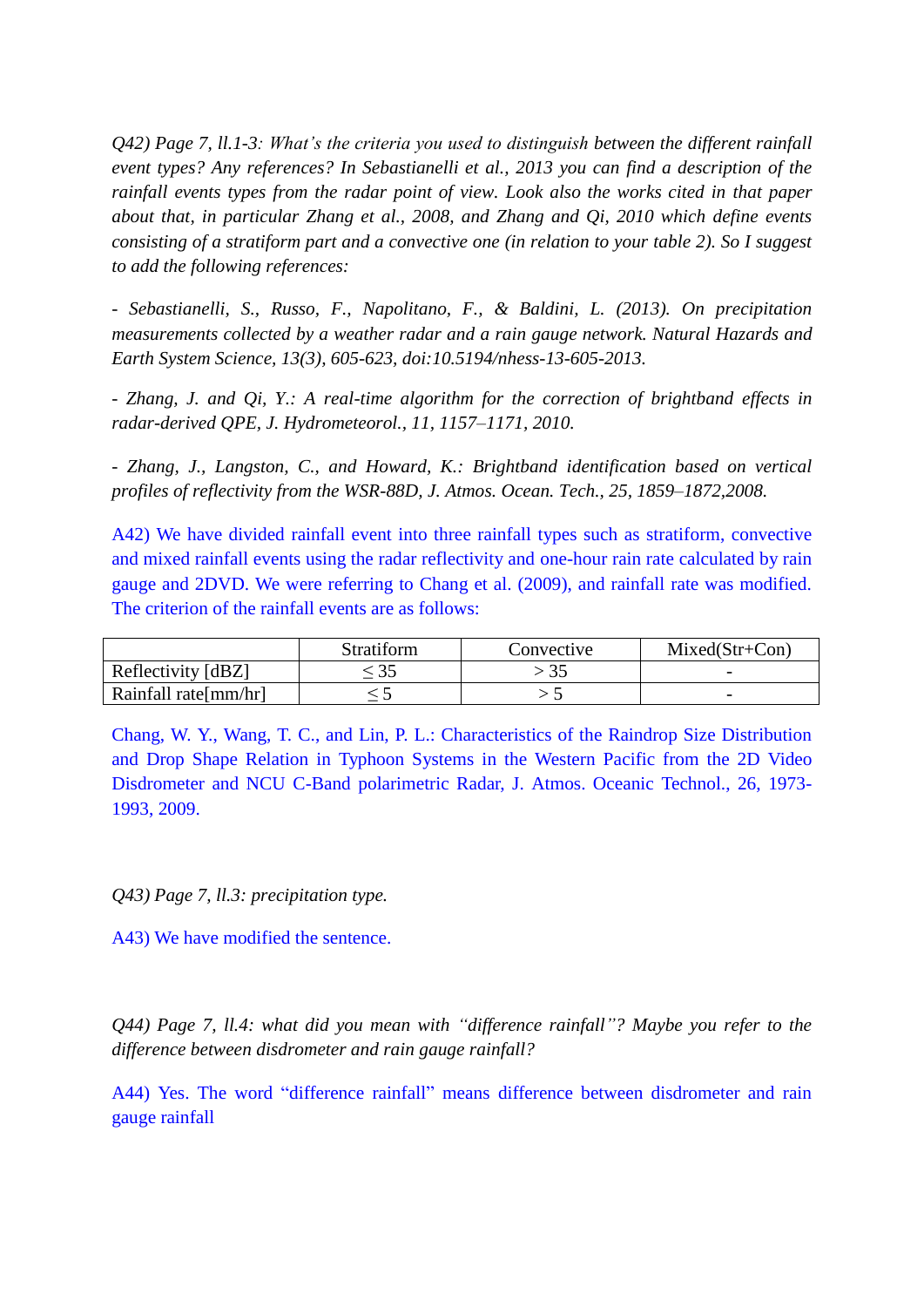*Q45) Page 7, ll.7: I would change "larger" in "greater".*

A45) We have modified the sentence.

*Q46) Page 7, ll.17: you would write "reach about"?.*

A46) We have modified the sentence.

*Q47) Page 7, ll.18: established within.*

A47) We have modified the sentence.

*Q48) Page 7, ll.22: major and minor axis.*

A48) We have modified the sentence.

*Q49) Page 8, ll.1: 10.7 cm wavelength.*

A49) We have modified the sentence.

*Q50) Page 8, ll.2: we calculated.*

A50) We have modified the sentence.

*Q51) Page 8, ll.2: relations which.*

A51) We have modified the sentence.

*Q52) Page 8, ll.15-16: you wrote "Polarimetric rainfall relations between R and dualpolarimetric parameters are derived when rain rate is greater than 0.1 mm hr-1.". Why? to avoid the smallest raindrop diameter and therefore the particles outliers? Please clarify.*

A52) Simulated polarimetric parameters are very small when the rain rate is below 0.1 mm/hr, and to exclude the non-precipitation data, we use polarimetric parameters and rain rate data when rain rate is greater than 0.1 mm/hr.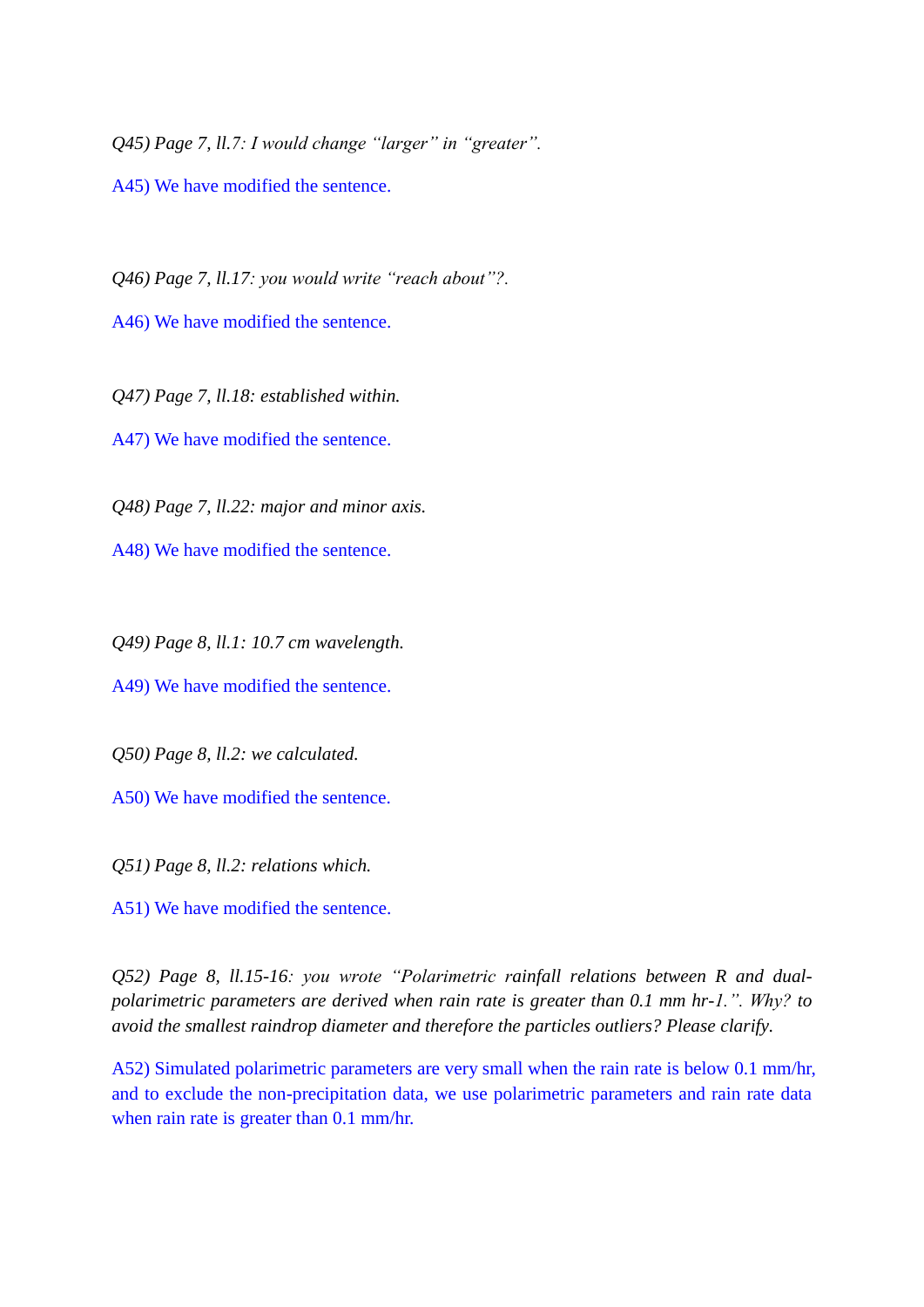*Q53) Page 9, ll.2: you wrote "The polarimetric radar contains systematic bias of the radar itself." It would be appropriate to introduce a bias definition. You can find a bias definition in Spina et al., 2013. In this work the calibration bias error is defined as a systematic error affecting radar estimates of rainfall independently from both the instant of measurement and the location of the sampling volume.*

A53) I'd appreciate your input on this. The sentence modified as follows.

*After*

*"*The radar measurements are affected by various observational errors, such as ground echoes, beam broadening and abnormal propagation echoes."

*Q54) Page 9, ll.3: I would suggest to replace "accomodation" with "assessment".*

A54) We have modified the sentence.

*Q55) Page 9, ll.4: I would suggest to write "the radar calibration" instead of "the calibration of the radar"; moreover, why the calibration was done only for light rainfall event? Maybe to avoid rain gauge error due to wind action which deflects the falling raindrops from the vertical, or it prevents the fall of the drops (updraft). So for the radar calibration you consider only stratiform cases? It is correct to say that?*

A55) Yes, you're right. We chose a continuous rainfall event for the continuity of measurement data, and we also use stable light rainfall event in order to avoid the impact of the unstable rain. In addition, to achieve accurate calibration bias of radar, the process of calibration bias should be performed in continuous and stable rainfall systems. Therefore, time of observation is short and unstable rainfall events were excluded.

*Q56) Page 9, ll.10: I would change "are point measurements" into "consist of point measurements".*

A56) We have modified the sentence.

*Q57) Page 9, ll.10: I would write "whereas radar data are measured in a sampling volume".*

A57) We have modified the sentence.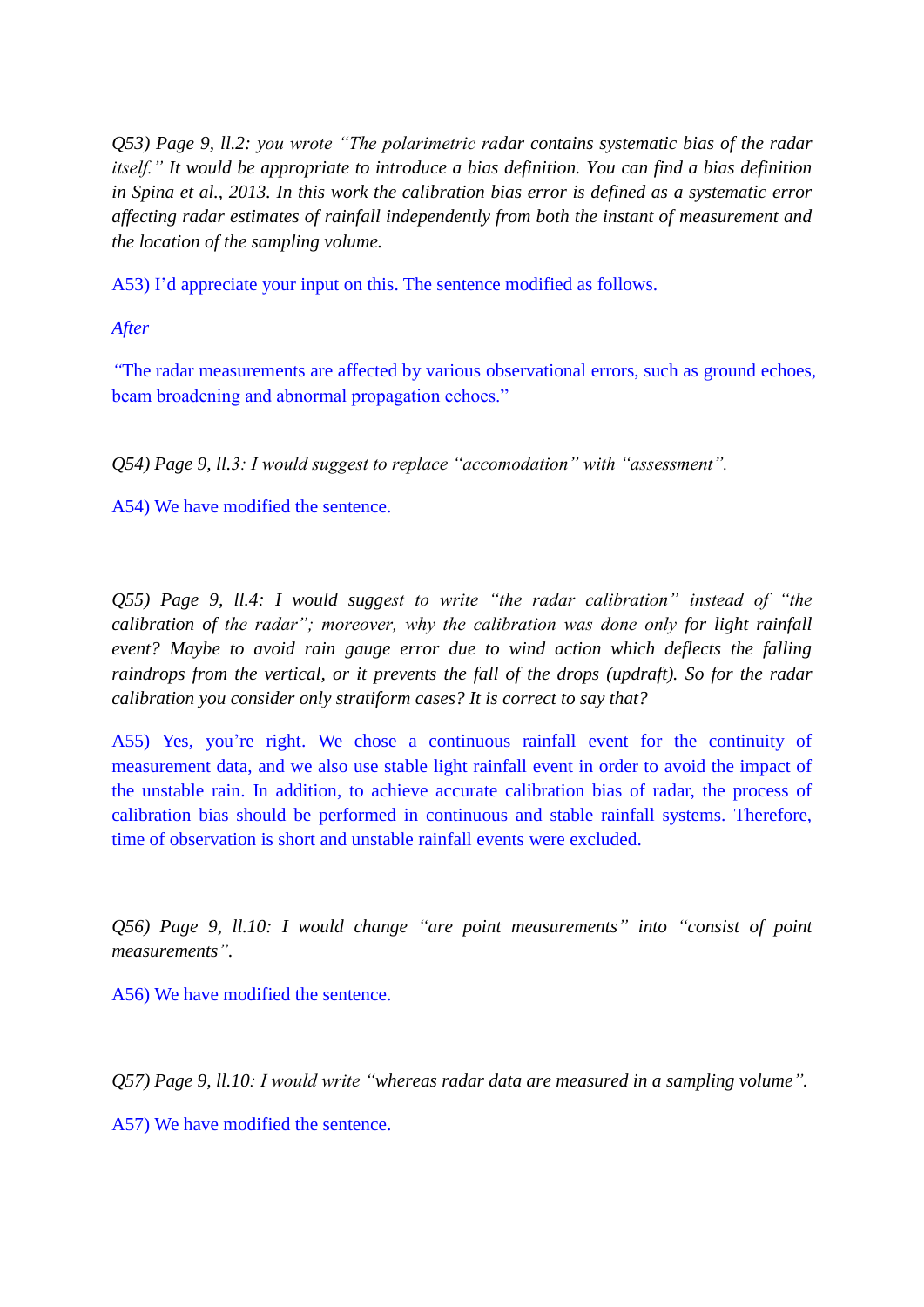*Q58) Page 9, ll.18: I suggest the Authors to put into brackets "see Fig. 5".*

A58) We have modified the sentence.

*Q59) Page 9, ll.23: I suggest the Authors to write "… Relation derived by measurements in the wind tunnel".*

A59) We have modified the sentence.

*Q60) Page 9, ll.26-29: the sentence is too long and it is poorly written, please rephrase. I suggest to split it into two sentences. I suggest the Authors also to write "The Beard and Chuang (1987) polynomial relation (Eq. (9), black dashed line) is from 2.5 to 6.5 mm lower than the new mean axis-ratio relation values".*

A60) We have modified the sentence.

*Q61) Page 10, ll.2-3: I would write "With the exception of this case, the new axis ratio was similar to Eq. (10) for diameters ranging from 3 to 5.5 mm".*

A61) We have modified the sentence.

*Q62) Page 10, ll.5-6: please remove the sentence "This means that raindrops in South Korea are more oblate than the others"; it is my opinion that you can not assert this by comparing results of different models, which were obtained in different ways and with different data. To say something like that you should derive a mean axis-ratio relation with the same 2DVD in different part of the word.*

A62) I'd appreciate your input on this. The sentence modified as follows.

*After*

*"*These differences of raindrop shape can be caused by a variety of reasons, such as instrumental effects, fitting method, event selection, and different climatic regimes."

*Q63) Page 10, ll.12: please change "from" in "by utilizing".*

A63) We have modified the sentence.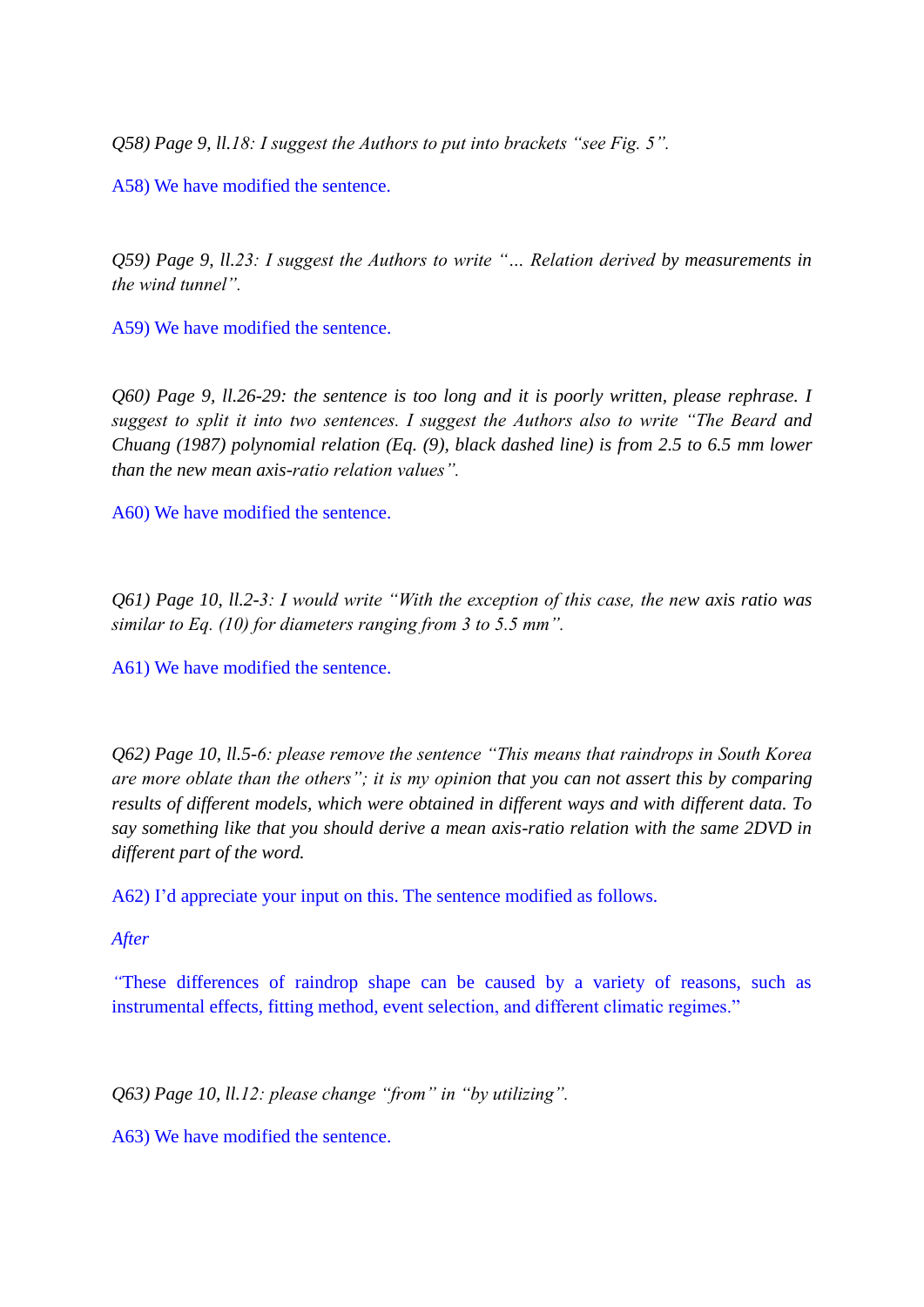*Q64) Page 10, ll.13: I would write "and it was compared with R derived from the 2DVD (Eq. (2))".*

A64) We have modified the sentence.

*Q65) Page 10, ll.14: the correlation coefficient. What correlation coefficient? Pearson correlation coefficient?*

A65) Yes

*Q66) Page 10, ll.*15: I would write rain rate estimation as it is a disdrometer.

A66) We have modified the sentence.

*Q67) Page 10, ll.*19: observed rain rates.

A67) We have modified the sentence.

*Q68) Page 10, ll.*23: please check English grammar.

A68) Yes

*Q69) Page 10, ll.24: I would change "when compared" in "in comparison".*

A69) We have modified the sentence.

*Q70) Page 11 ll.2: I would replace "from" with "measured by a".*

A70) We have modified the sentence.

*Q71) Page 11 ll.9: with the hourly rain rate.*

A71) We have modified the sentence.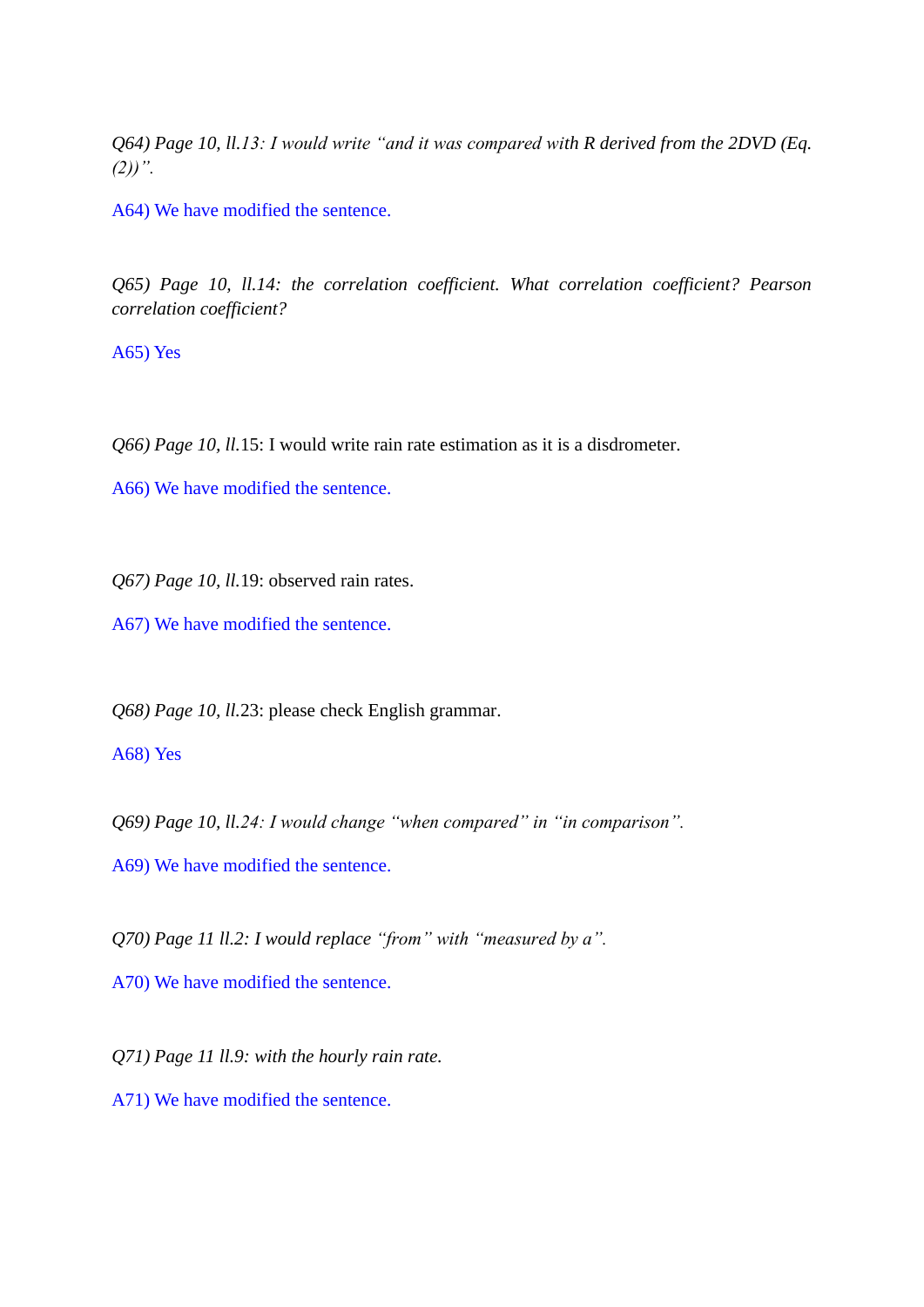*Q72) Page 11 ll.14: obtained by the radar.*

A72) We have modified the sentence.

*Q73) Page 11 ll.15: measured by the rain gauge.*

A73) We have modified the sentence.

*Q74) Page 11 ll.16: I would write "2DVD rainfall estimation".*

A74) We have modified the sentence.

*Q75) Page 11 ll.16: decide if you want to use showed or shown in the text.*

A75) Yes

*Q76) Page 11 ll.16: why good results. With respect to rain gauges? Please specify.*

A76) 2DVD rainfall estimation shown good results in  $R(K_{DP}, Z_{DR})$ , and radar rainfall estimation shown best results in  $R(Z_H, Z_{DR})$ .

*Q77)* Page 11 *ll.17: I suggest the Authors to remove the sentence part "R(K<sub>DP</sub>, Z<sub>DR</sub>) > R(Z<sub>h</sub>,*  $Z_{DR}$ ) >  $R(K_{DP})$  >  $R(Z_h)$ ", and to describe the concept just in words because in this way it *seems that R(KDP, ZDR) is greater than rainfall estimated by each other formula. What did you mean is that the R(KDP, ZDR) algorithm give the most reliable rainfall estimation, it's right?*

A77) As mentioned in A76), the accuracy of the rainfall estimation improved when the  $K_{DP}$ parameter was used for 2DVD rainfall estimation. In the single rainfall relation with  $Z<sub>h</sub>$ (Figure 7a), an amount of scatter is present (MAE= $0.95$  mm h<sup>-1</sup> and RMSE= $1.23$  mm h<sup>-1</sup>), and the scatter decrease (MAE=0.70 mm h<sup>-1</sup> and RMSE=0.92 mm h<sup>-1</sup>) when the  $K_{DP}$ parameter was used for 2DVD rainfall estimation (Figure 7b). These results are influenced by the variability of DSDs, and the effect of the DSD variability is declined in rainfall estimation with the  $R(K_{DP})$  or  $R(K_{DP}, Z_{DR})$  than that with the  $R(Z_h)$ . However, the accuracy of the rainfall estimation declined when the  $K_{DP}$  parameter was used for radar rainfall estimation. Moreover, the radar rainfall estimations from  $R(K_{DP})$  and  $R(K_{DP}, Z_{DR})$  exceeded rainfall gauge measurements at lower rain rates ( $\leq$  5 mm hr<sup>-1</sup>), whereas rainfall estimations from R( $Z_h$ ),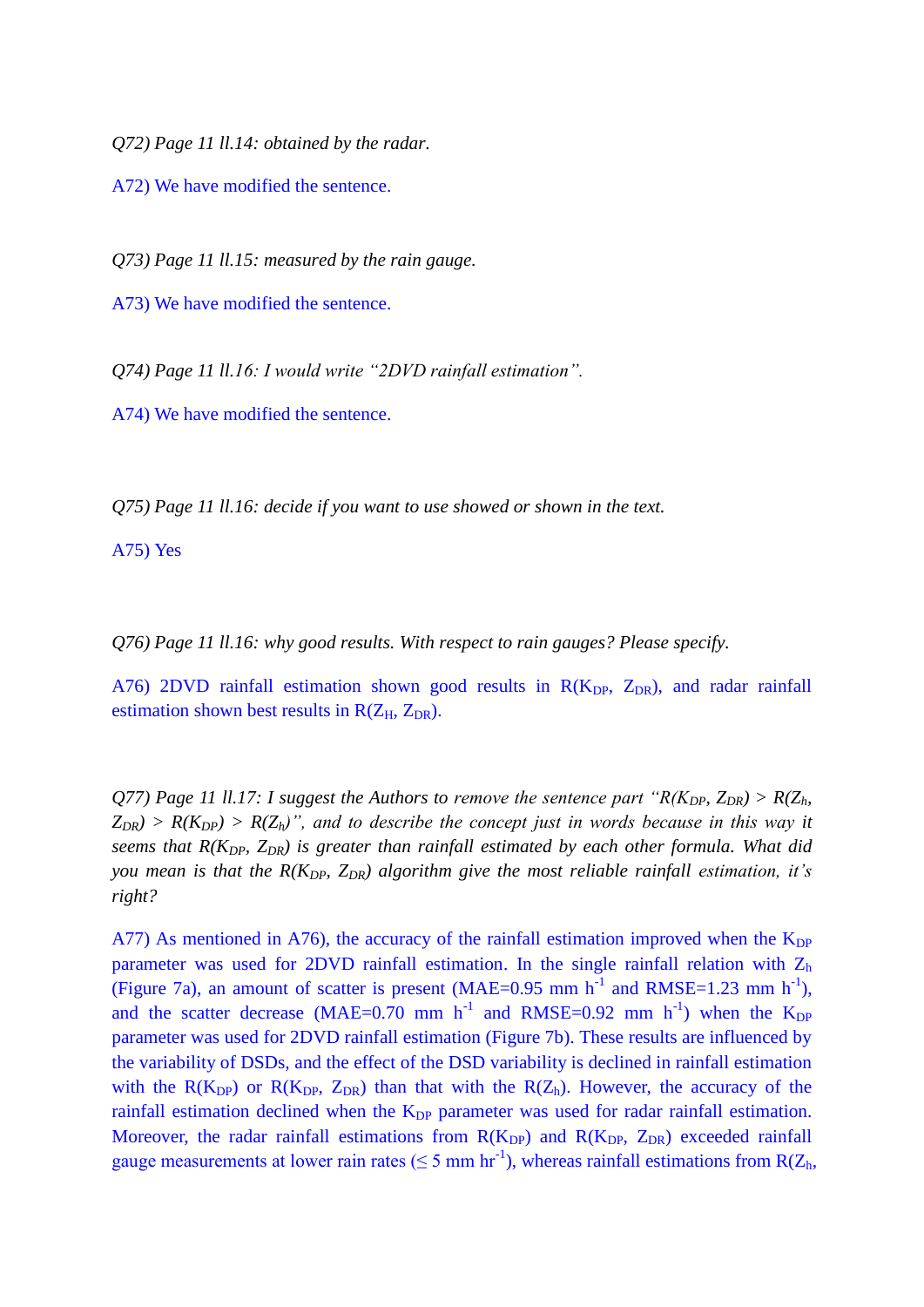$Z_{DR}$ ) were similar to rainfall by measured by gauges. In other words, as the rain rate increased, the uncertainty of  $K_{DP}$  from the radar declined. This was because  $K_{DP}$  is noisy in light rainfall. These results show that, the  $R(K_{DP}, Z_{DR})$  relation is useful for heavy rainfall and  $R(Z_h, Z_{DR})$  is suited for light rainfall (Ryzhkov et al., 2005).



Figure 7. Scatter plot of one-hour rain rate from rain gauge (RG) and BSL S-Band radar (or 2DVD) based on Eq. (4) for 18 rainfall cases: The pluses represents one-hour gauge rain rate versus radar hourly rain rate from polarimetric rainfall algorithms, and squares indicate gauge and 2DVD rain rate by different polarimetric rainfall algorithms.

*Q78) Page 11 ll.17-21: I would change "performed better" with "was more efficient"; it's not clear what did you mean when you write "on DSD statistics".*

A78) "DSD statistics" means the statistical results of the precipitation derived from the 2DVD data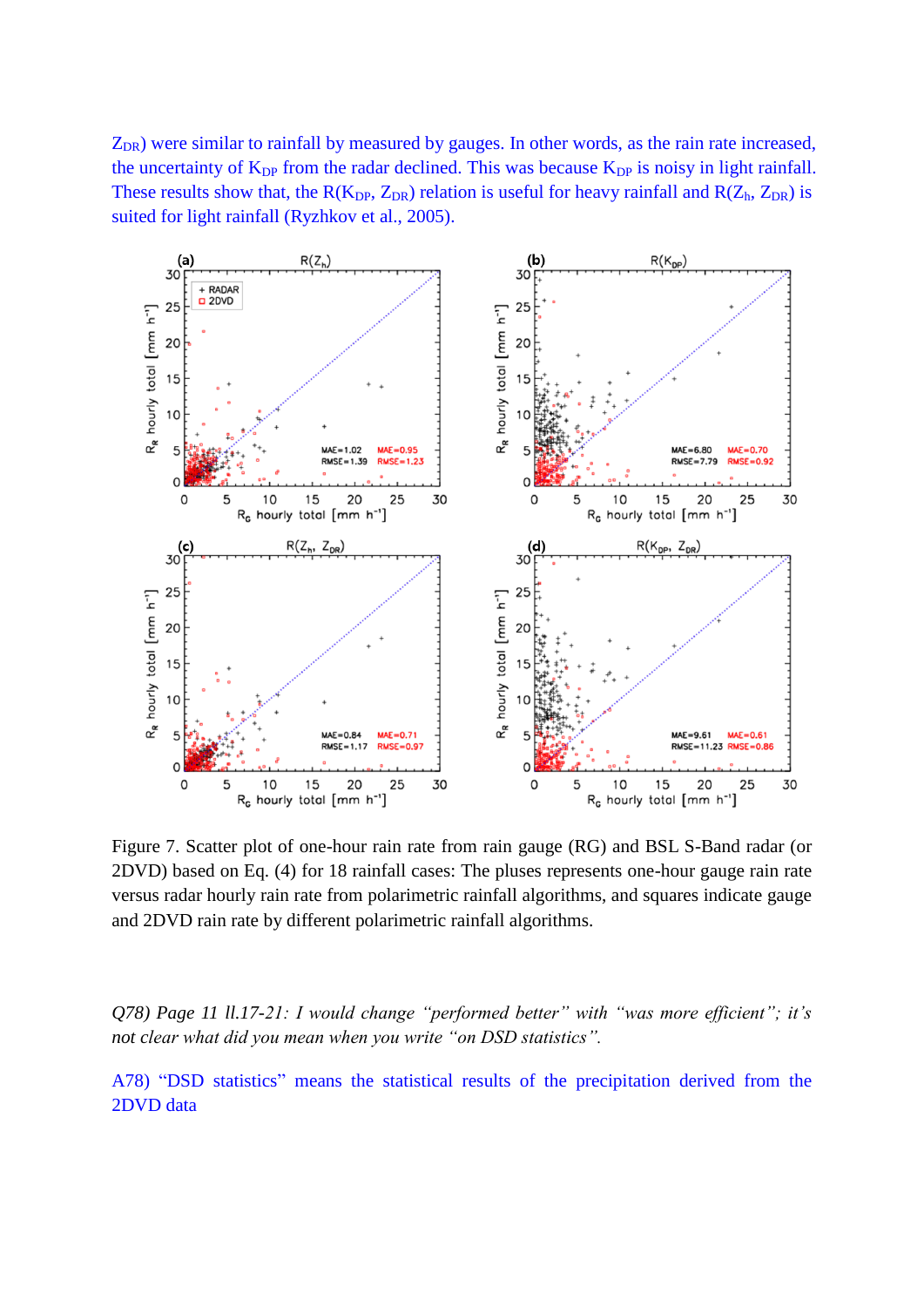*Q79) Page 12, ll.2: I would replace "declined" with "worsen".*

A79) We have modified the sentence.

*Q80) Page 12, ll.4: for lower rain rates.*

A80) We have modified the sentence.

*Q81) Page 12, ll.3-6: please delete "the radar rainfall estimations from" because it is redundant.*

A81) We have modified the sentence.

*Q82) Page 12, ll.5-6: rainfall measured by gauges.*

A82) We have modified the sentence.

*Q83) Page 12, ll.8: I would write "the uncertainty in radar estimates due to the use of KDP reduces itself".*

A83) We have modified the sentence.

*Q84) Page 12, ll.18: Z<sup>H</sup> and ZDR biases were calculated separately for eight rainfall events. So you calculated eight ZH biases and eight ZDR biases?*

A84) Yes. We calculated the daily  $Z_H$  and  $Z_{DR}$  biases, and the bias of results for each of the eight rainfall events are presented in Table 5.

*Q85) Page 12, ll.22: the BSL ZDR measurements.*

A85) We have modified the sentence.

*Q86) Page 12, ll.22-23: ZDR value is simulated by the 2DVD?*

A86)  $Z<sub>h</sub>$  and  $Z<sub>DR</sub>$  parameters can be simulated using T-matrix method. This method is introduction in Section 3.3.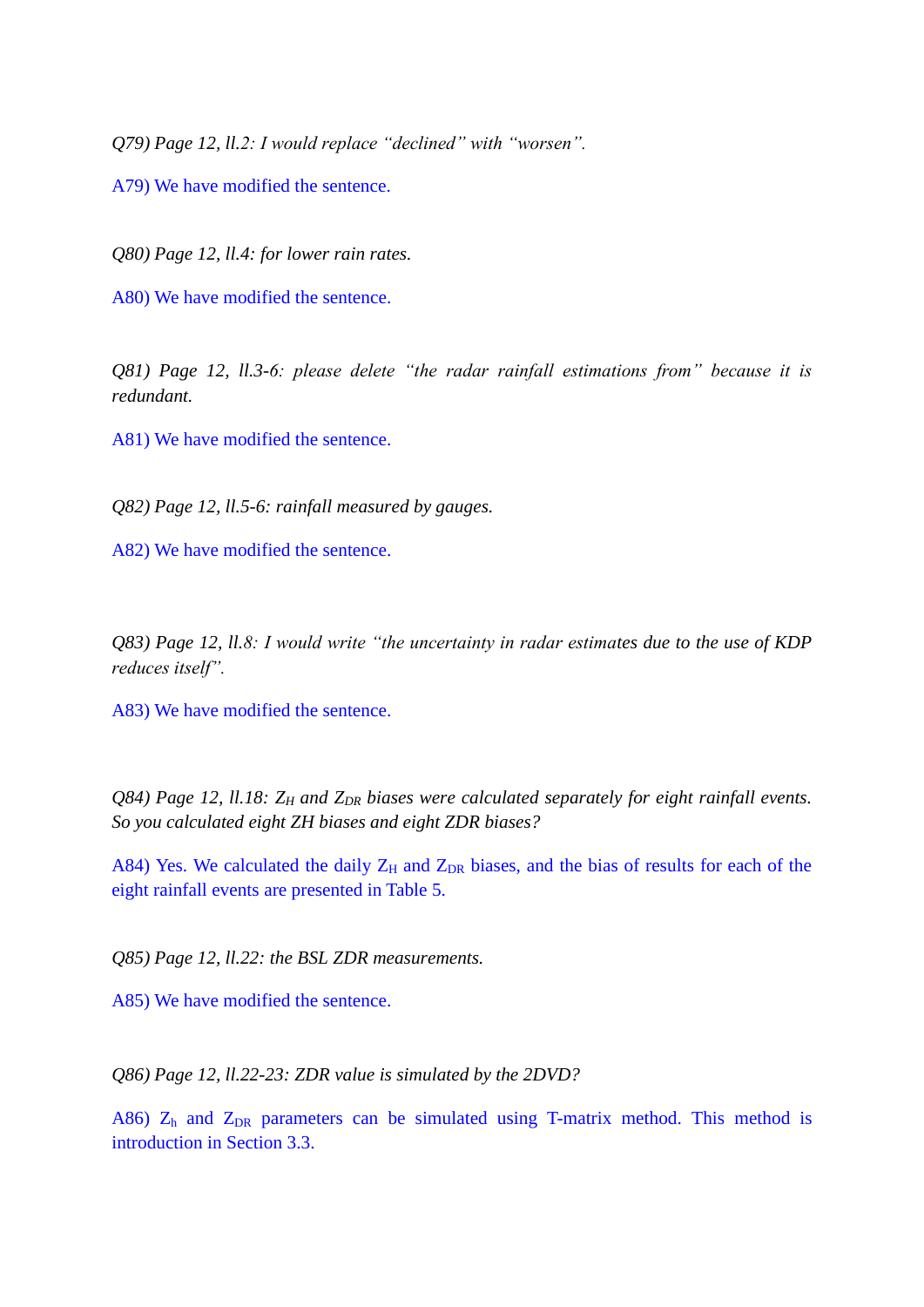*Q87) Page 12, ll.25: please add the word "respectively" at the end of the sentence.* A87) We add the word.

*Q88) Page 12, ll.27: please replace the word "comparing" with the word "comparison".*

A88) We have modified the sentence.

*Q89) Page 12, ll.30: I would write ". . . obtained before and after the bias correction, respectively, while …".*

A89) We have modified the sentence.

*Q90) Page 13, ll.1: I would write ". . . obtained before and after the bias correction, respectively, while …".*

A90) We have modified the sentence.

*Q91) Page 13, ll.2-4: the sentence is not clear and poorly written. Please rephrase. Maybe you meant that before the bias correction the precipitation was 12.67 and after was 15.33? What's the corresponding value of the gauge?*

A91) Yes. Rain gauge recorded 15.41 mm, before the bias correction the precipitation was 12.67 mm and after was 15.33 mm. The sentence modified as suggested in your comment.

*Q92) Page 13, ll.4-5: The comparison with the rain gauge rainfall shows that after the bias correction the rainfall radar estimates were improved by about 13.71%, it's right?*

A92) Yes, you're right.

*Q93) Page 13, ll.4: the rain gauge is the ground truth. You should say that also at the beginning of the paper (introduction and abstract).*

A93) We have modified the sentence.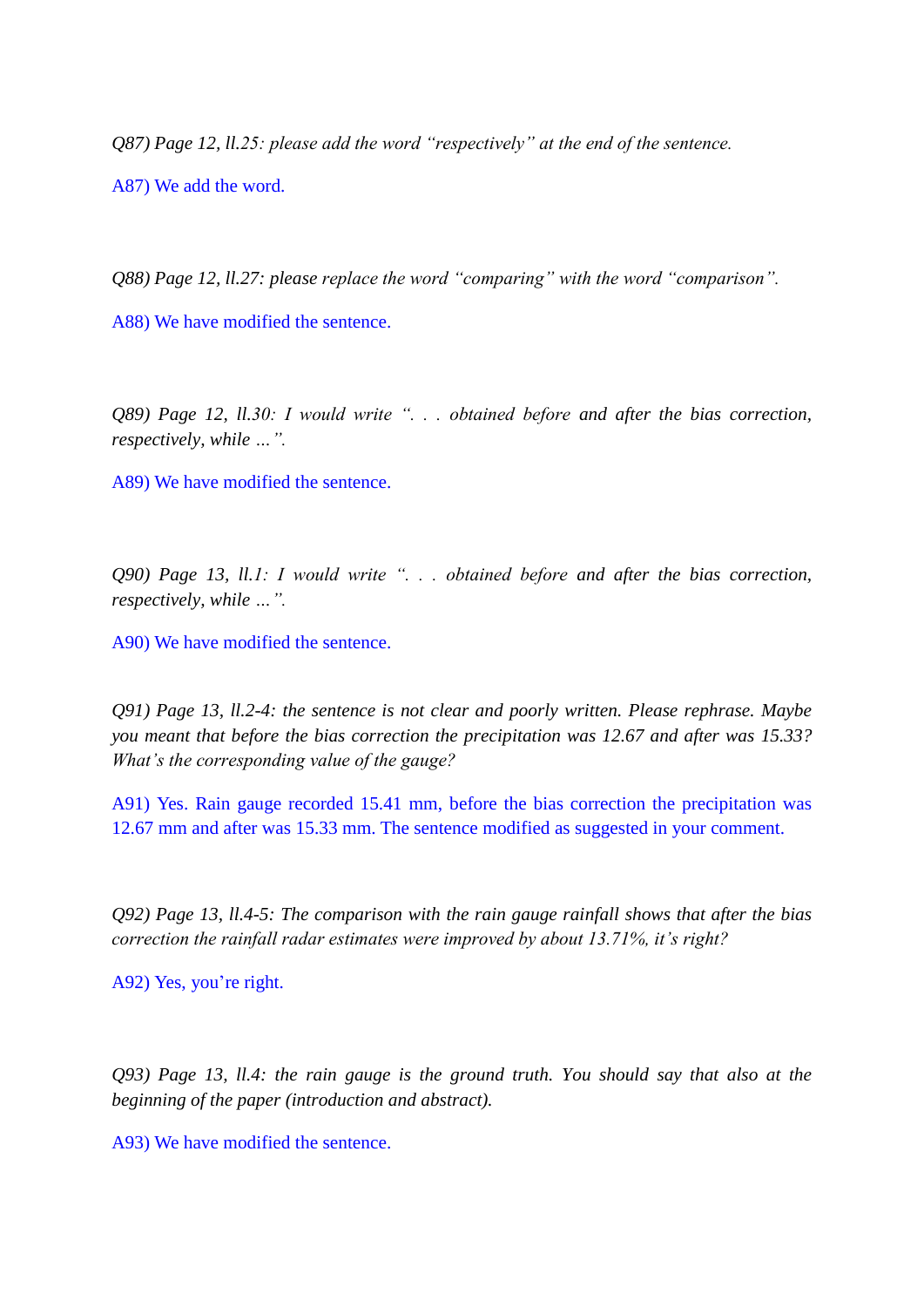*Q94) Page 13, ll.7: the sentence for me is poorly written, I would say "80.12 mm respectively for rain gauge, radar before bias correction, and radar after bias correction. The radar rainfall …".*

A94) We have modified the sentence.

*Q95) Page 13, ll.8-9: you calculated the bias for each event and then you performed a mean bias? It's right?*

A95) Yes, you're right.

*Q96) Page 13, ll.9: MAE passes from.*

A96) We have modified the sentence.

*Q97) Page 13, ll.10: decreased from.*

A97) We have modified the sentence.

*Q98) Page 13, ll.10: please add "after the bias correction" at the end of the sentence.*

A98) We add the sentence.

*Q99) Page 13, ll.11: I would write "as well as MAE and RMSE values".*

A99) We have modified the sentence.

*Q100) Page 13, ll.12: I would say "both MAE and RMSE values decrease after correcting bias, and this means that rainfall estimation tended to improve after bias correction".*

A100) We have modified the sentence.

*Q101) Page 13, ll.23-24: I would say "obtained through rainfall algorithms".*

A101) We have modified the sentence.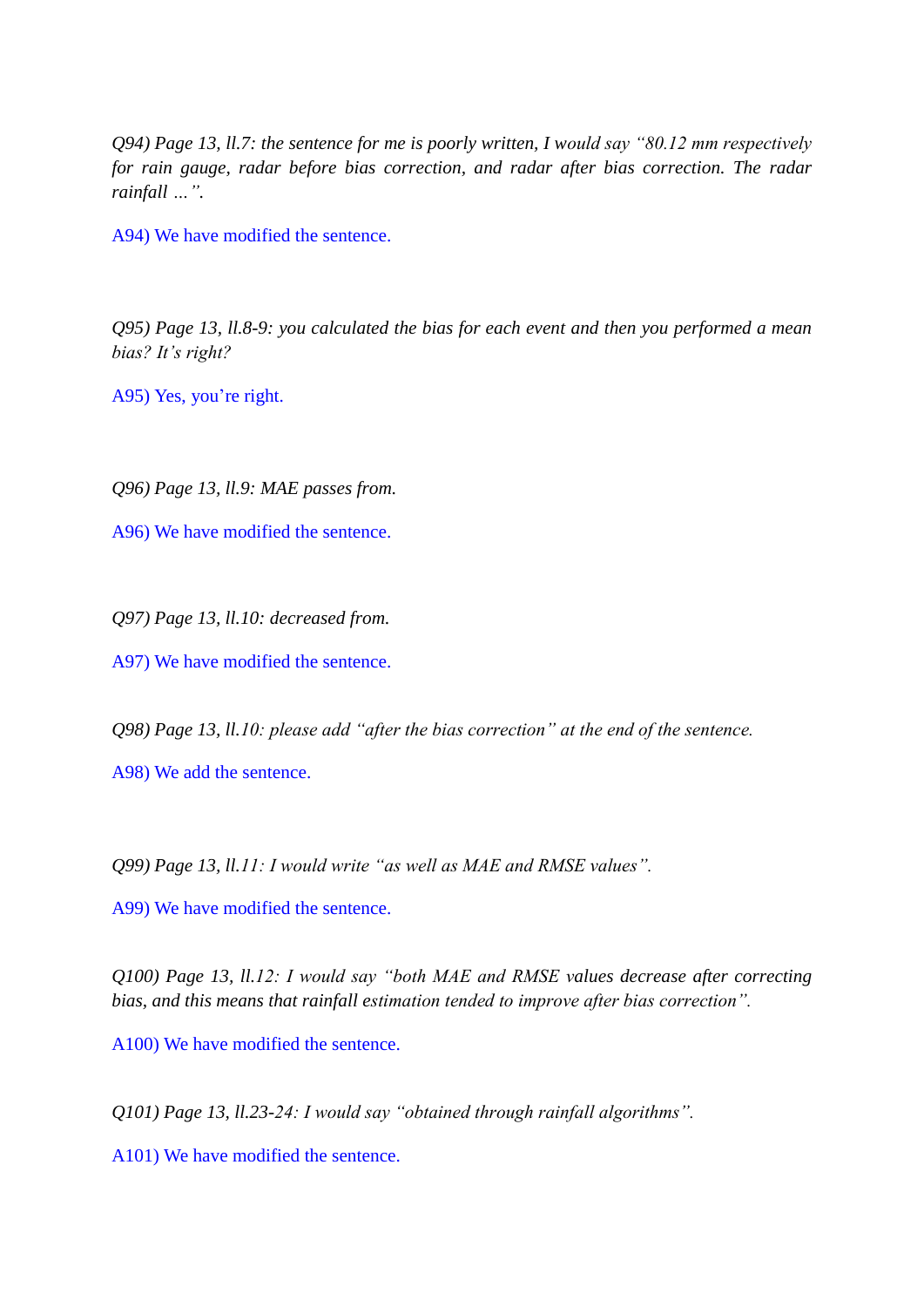*Q102) Page 13, ll.24: I would say "was assessed by comparing 2DVD and BSL radar data with rain gauge measurements".*

A102) We have modified the sentence.

*Q103) Page 13, ll.25: I would change "was suited" into "is suitable".*

A103) We have modified the sentence.

*Q104) Page 13, ll.25: what's the meanings of "of the DSD statistics"? Maybe you intended "according to the DSD statistics"?*

A104) Yes.

*Q105) Page 13, ll.26: please replace "had" with "have".*

A105) We have modified the sentence.

*Q106) Page 13, ll.29: I would change "was weak" into "is noisy". It's right?*

A106) Yes, you're right.

*Q107) Page 13, ll.32: I would say "radar rainfall estimations were close to rain gauges measurements".*

A107) We have modified the sentence.

*Q108) Page 14, ll.1: I would say "different raindrops axis ratios". Did you mean the shape of the raindrops detected by the disdrometer?*

A108) We have modified the sentence.

*Q109) Page 14, ll.2: I would say "… relations, which were assessed to derive point…".*

A109) We have modified the sentence.